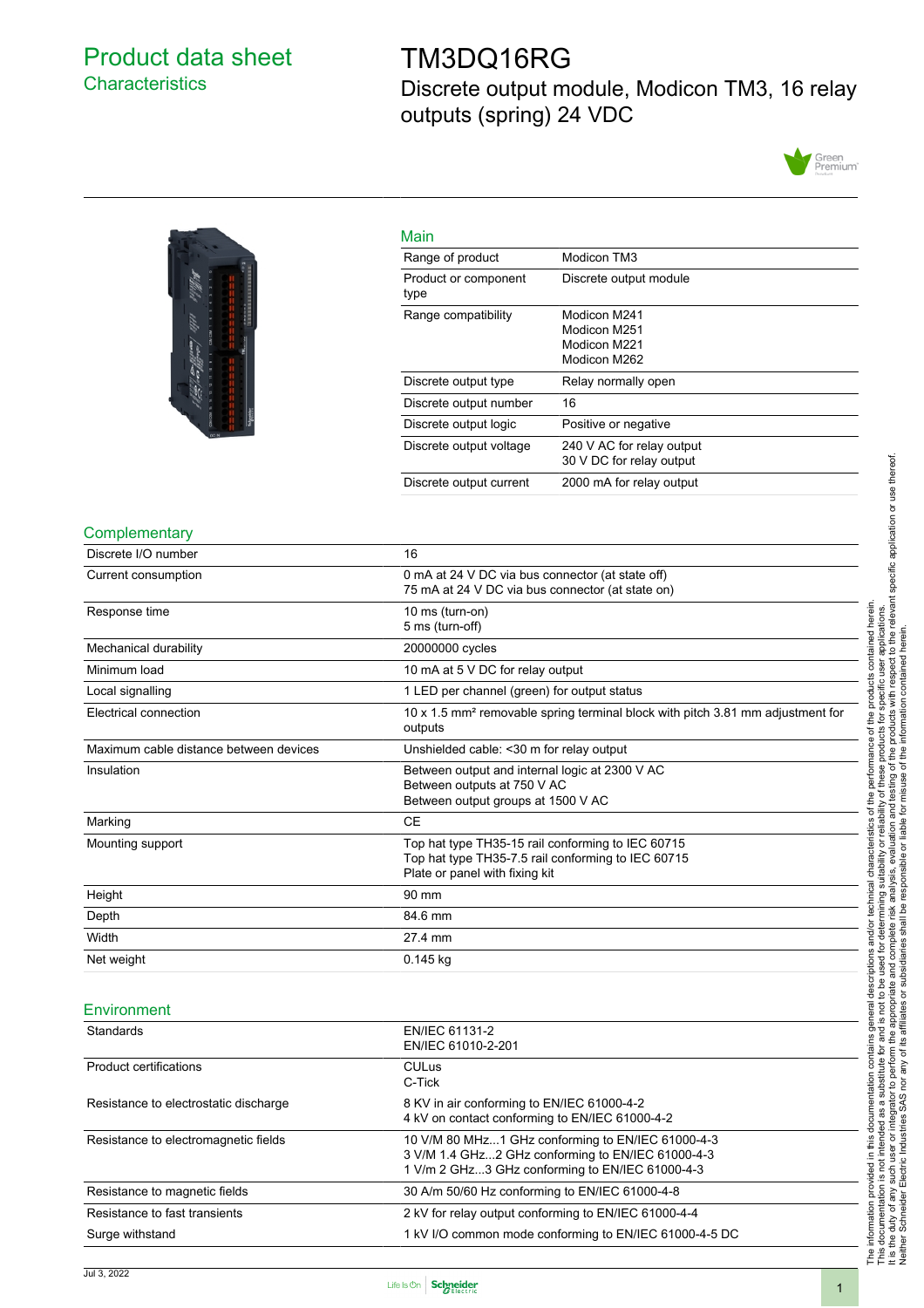| Resistance to conducted disturbances  | 10 V 0.1580 MHz conforming to EN/IEC 61000-4-6<br>3 V spot frequency (2, 3, 4, 6.2, 8.2, 12.6, 16.5, 18.8, 22, 25 MHz) conforming to<br>Marine specification (LR, ABS, DNV, GL)                                      |
|---------------------------------------|----------------------------------------------------------------------------------------------------------------------------------------------------------------------------------------------------------------------|
| Electromagnetic emission              | Radiated emissions - test level: 40 dBµV/m QP class A (10 m) at 30230 MHz<br>conforming to EN/IEC 55011<br>Radiated emissions - test level: 47 dBµV/m QP class A (10 m) at 2301000 MHz<br>conforming to EN/IEC 55011 |
| Ambient air temperature for operation | -1035 °C vertical installation<br>-1055 °C horizontal installation                                                                                                                                                   |
| Ambient air temperature for storage   | $-2570 °C$                                                                                                                                                                                                           |
| Relative humidity                     | 1095 %, without condensation (in operation)<br>1095 %, without condensation (in storage)                                                                                                                             |
| IP degree of protection               | IP20 with protective cover in place                                                                                                                                                                                  |
| Pollution degree                      | 2                                                                                                                                                                                                                    |
| Operating altitude                    | $02000$ m                                                                                                                                                                                                            |
| Storage altitude                      | $03000$ m                                                                                                                                                                                                            |
| Vibration resistance                  | 3.5 mm at 58.4 Hz on DIN rail<br>3 gn at 8.4150 Hz on DIN rail<br>3.5 mm at 58.4 Hz on panel<br>3 gn at 8.4150 Hz on panel                                                                                           |
| Shock resistance                      | 15 gn for 11 ms                                                                                                                                                                                                      |

### Packing Units

| ີ                            |                   |
|------------------------------|-------------------|
| Unit Type of Package 1       | <b>PCE</b>        |
| Number of Units in Package 1 |                   |
| Package 1 Weight             | 245.0 g           |
| Package 1 Height             | $7.5 \text{ cm}$  |
| Package 1 width              | $12.5 \text{ cm}$ |
| Package 1 Length             | $10.5 \text{ cm}$ |
| Unit Type of Package 2       | S04               |
| Number of Units in Package 2 | 42                |
| Package 2 Weight             | 11.273 kg         |
| Package 2 Height             | 30 cm             |
| Package 2 width              | 40 cm             |
| Package 2 Length             | 60 cm             |
|                              |                   |

### Offer Sustainability

| Sustainable offer status        | Green Premium product                                                                                                                                                                                                                                    |
|---------------------------------|----------------------------------------------------------------------------------------------------------------------------------------------------------------------------------------------------------------------------------------------------------|
| <b>REACh Regulation</b>         | REACh Declaration                                                                                                                                                                                                                                        |
| <b>REACh free of SVHC</b>       | Yes                                                                                                                                                                                                                                                      |
| <b>EU RoHS Directive</b>        | Pro-active compliance (Product out of EU RoHS legal scope) EU RoHS<br><b>Declaration</b>                                                                                                                                                                 |
| Toxic heavy metal free          | Yes                                                                                                                                                                                                                                                      |
| Mercury free                    | Yes                                                                                                                                                                                                                                                      |
| RoHS exemption information      | <b>E</b> Yes                                                                                                                                                                                                                                             |
| China RoHS Regulation           | China RoHS Declaration                                                                                                                                                                                                                                   |
| <b>Environmental Disclosure</b> | Product Environmental Profile                                                                                                                                                                                                                            |
| <b>Circularity Profile</b>      | End Of Life Information                                                                                                                                                                                                                                  |
| <b>WEEE</b>                     | The product must be disposed on European Union markets following specific<br>waste collection and never end up in rubbish bins                                                                                                                           |
| PVC free                        | Yes                                                                                                                                                                                                                                                      |
| California proposition 65       | WARNING: This product can expose you to chemicals including: Lead and<br>lead compounds, which is known to the State of California to cause cancer<br>and birth defects or other reproductive harm. For more information go to<br>www.P65Warnings.ca.gov |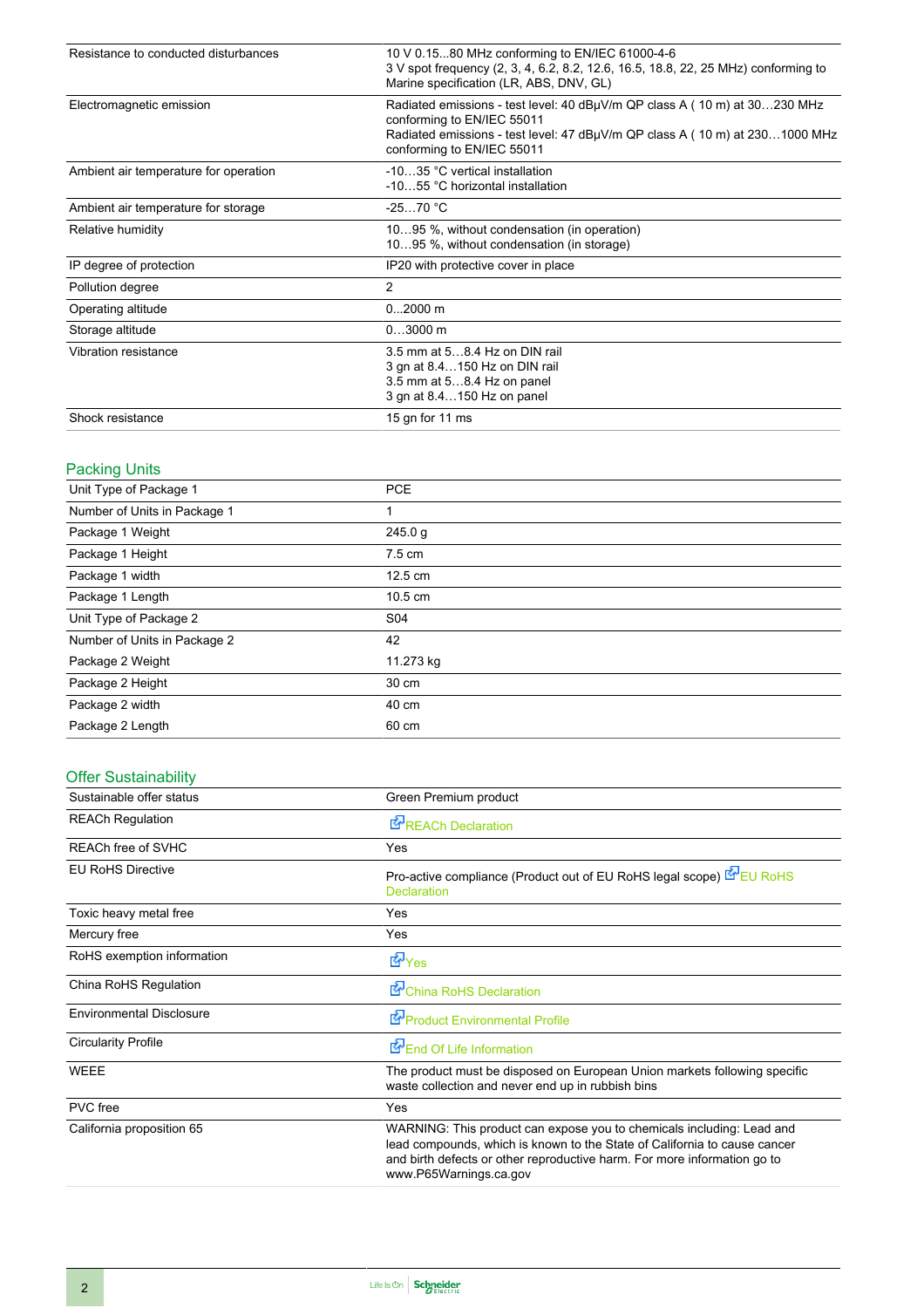Product data sheet Dimensions Drawings

# TM3DQ16RG

### Dimensions



(\*) 8.5 mm/0.33 in. when the clamp is pulled out.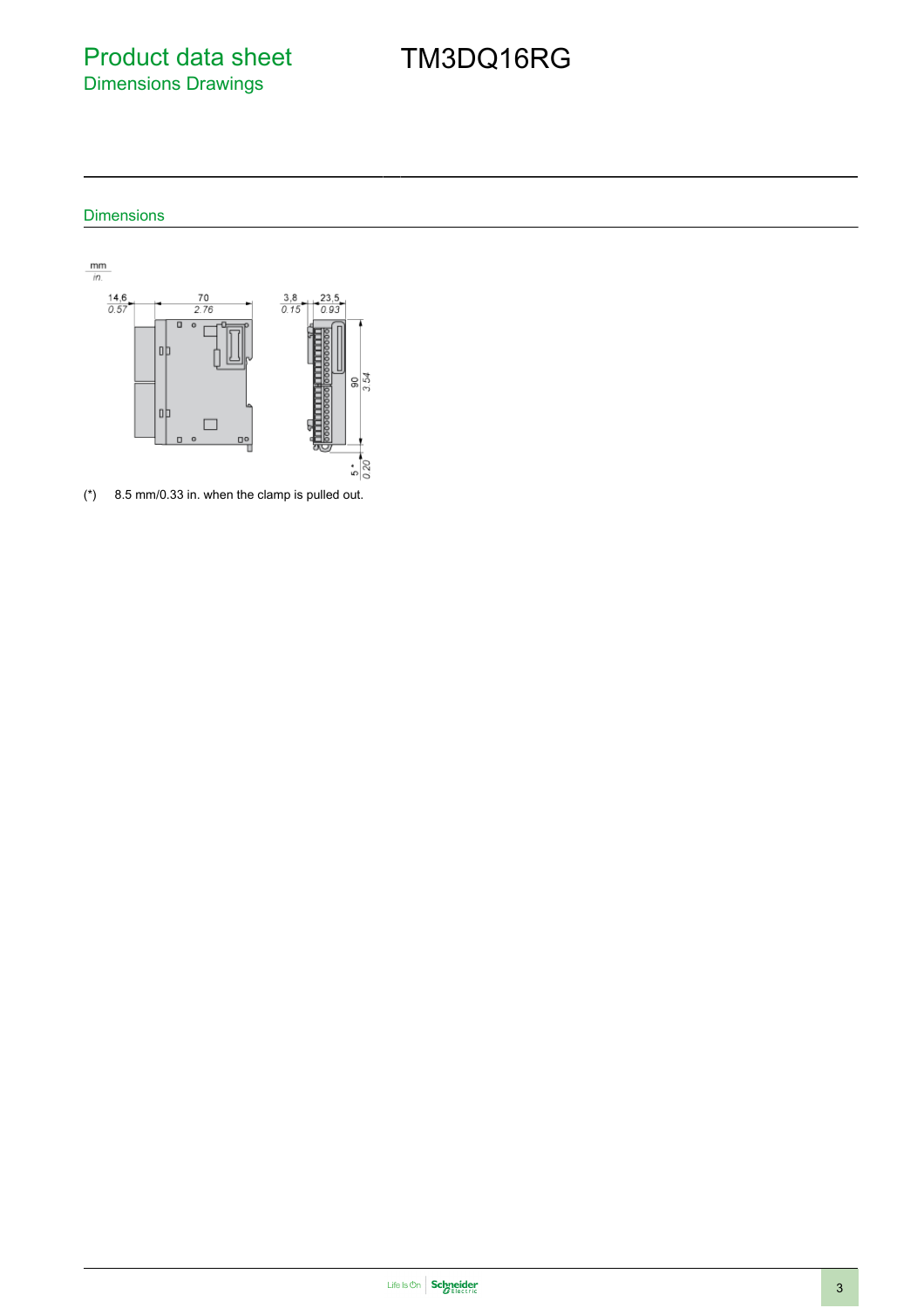# TM3DQ16RG

## Spacing Requirements



### Mounting on a Rail



### Incorrect Mounting



### Mounting on a Panel Surface



(1) Install a mounting strip

### Mounting Hole Layout

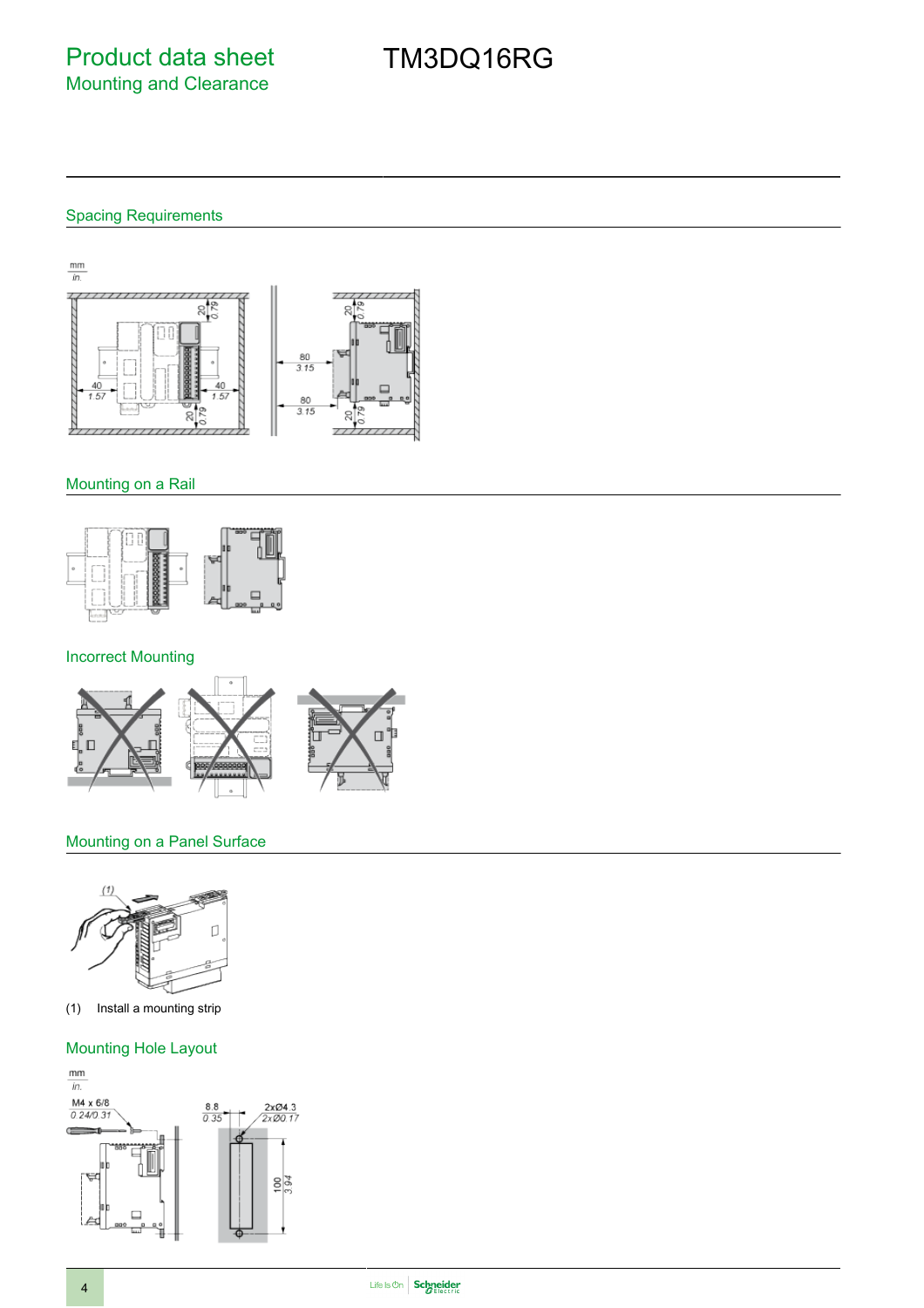# TM3DQ16RG

#### Digital Relay Output Module (16-channel)

#### Wiring Diagram (Positive Logic)



- 
- (\*) Type T fuse (1) The COM0 and COM1 terminals are not connected internally.<br>(2) To improve the life time of the contacts, and to protect from port
- To improve the life time of the contacts, and to protect from potential inductive load damage, it is recommended to connect a free wheeling diode in parallel to each inductive DC load or an RC snubber in parallel of each inductive AC load.
- (A) Source wiring (positive logic).